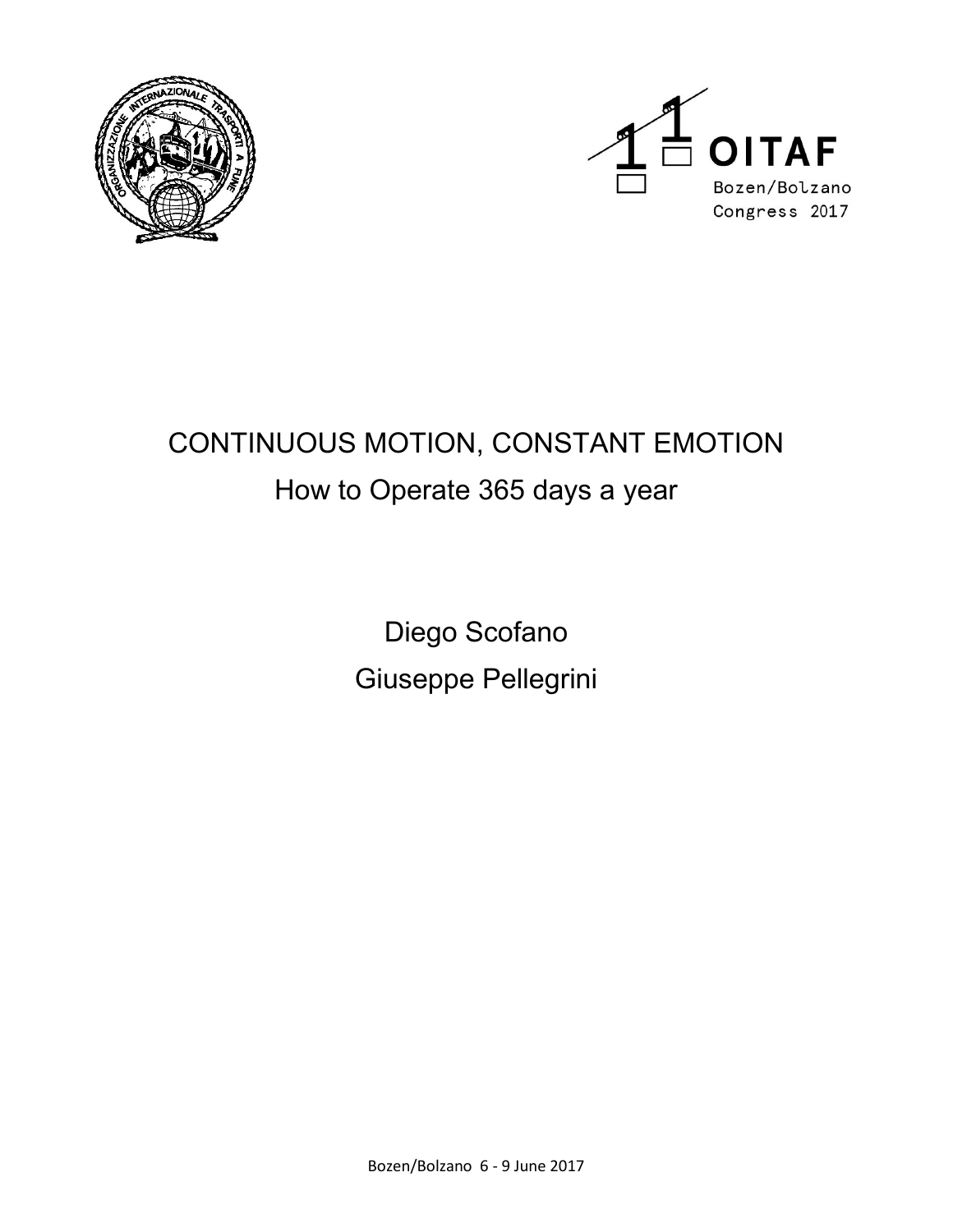## **1. Introduction**

The Sugar Loaf Cable Car is one of the oldests Cable Cars for tourism in operation in the world. The idea of installing such touristic equipment came from a visionary Brazilian, Mr. Augusto Ferreira Ramos. He founded the Cia Caminho Aéreo do Pão de Açúcar, obtained the licenses to installation and operation in 1909 and bought the Cable Car from a German company named **J. Pohlig**. It was difficult to find some specific materials. Even the cement was brought from Europe, as it was not available in Brazil. The operation began in October 1912.

As the operation began, the technicians had to keep the cable car in operation with the available resources and knowledge. The biggest difficulty became the relative distance to the manufacturer in Europe. The communication by phone calls was not an option, as they were expensive or even unavailable.

In 1969, Cia Caminho Aéreo Pão de Açúcar renewed its license. Its president, Mr. Cristóvão Leite de Castro, had the challenge to increase the capacity of transport in order to obtain the new licenses.

The cable car was completed renewed in 1972. The new equipment, acquired from the Italian company Agudio, was modern and replaced a 60-year-old equipment. The new cable car increased the capacity ten times.

At that time, the challenge was to keep the cable car in operation every day, in order to meet the demand. The distance to the manufacturers was still a factor that leaded the technicians to develop its independence as much as possible.

The cable car that opened in 1972 is still in operation, with some important components renewed in order to keep the state of art. Between the years of 2003 and 2015, the number of visitors increased about three times, from 550'000 to 1'500'000 every year. The challenge now is to keep the high availability. Customers know that the cable car runs daily.

## **2. The concept of maintenance**

The cable car is open every day from 08:00 am to 09:00 pm, which means 13 hours of operation every day. Only for some special maintenance works the cable car is closed. During inspections and some types of maintenance work it's not necessary to stop the daily operation.

Some of the inspections and cares follow a regular plan and are performed during the day, as follows:

- Upkeep of fixed structures, like track cables in the bollard, machine room, cabins etc.;
- Bearing inspection;
- Cable lubrication;
- Others.

Some maintenance and operation works are done during the night, as follows:

- Cables magnet inspection;
- Cables shortenings and adjusts;
- Cabins and machinery painting;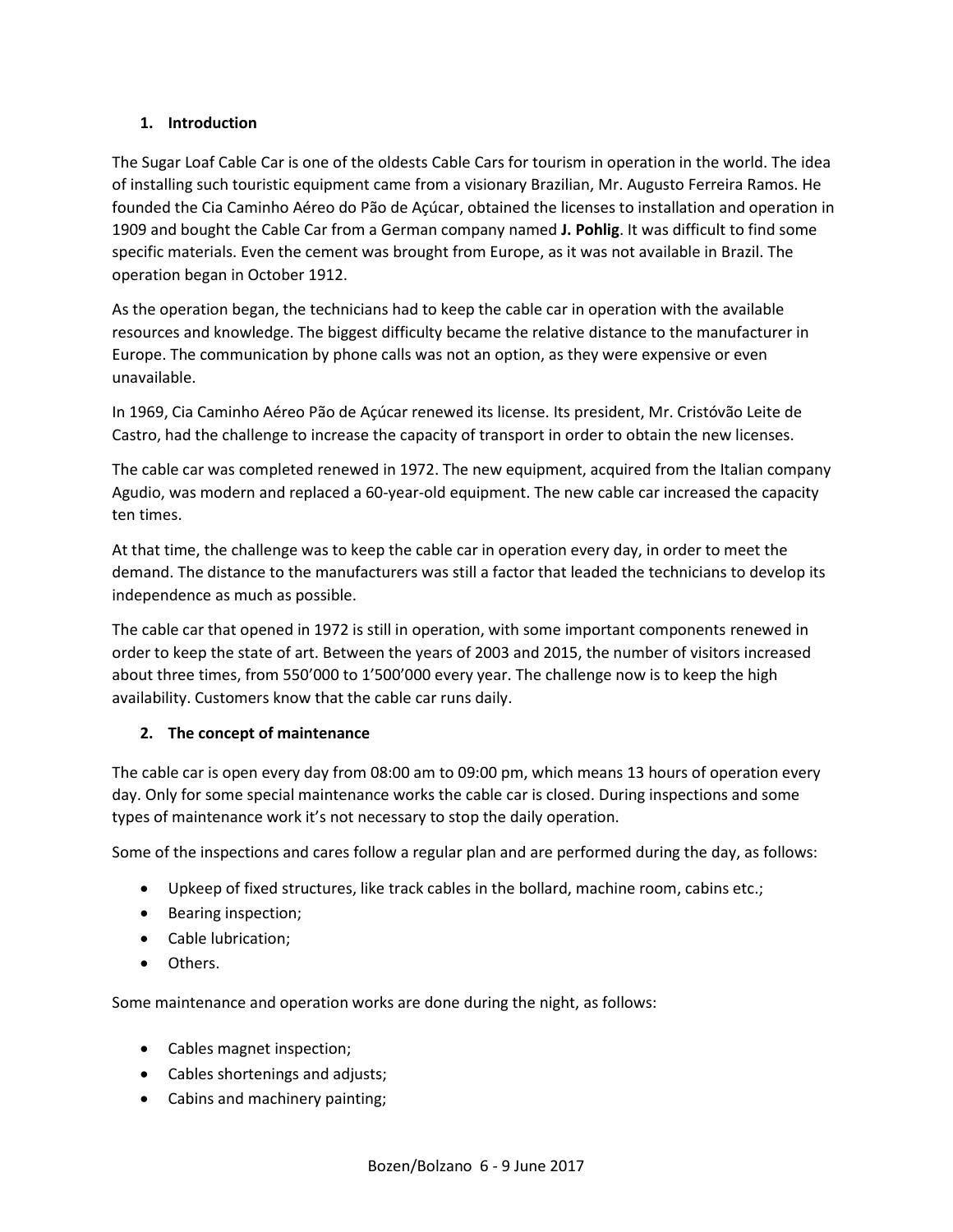- Building and civil maintenance;
- Bearing changing/lubrication;
- Rescue simulation;
- Others.

The touristic operation has a breakdown only during complex maintenance works. Thus classified are cable-changing, installation of new electronic controls, gearboxes or carriages, etc.

Some concepts should be considered in order to make it possible. Personnel is the first keyword. The technical team and the operational team are not the same, as the maintenance is performed during night and day work. The technical team is now composed by 40 workers. The operational team has 38 workers. Not only the number of workers has to be taken into account. The quality of the workers plays a decisive role. Individual abilities, teamwork capacity and multidisciplinary groups are essential. In Sugar Loaf the technical team is composed by civil workers, mechanicals, electricians etc.

The workshop condition plays a critical role on the maintenance management. The night operations are not possible if there isn't a background structure available. An unexpected damage or failure could be solved in time if you have the right tools, resources, material etc.

To be used to all of these resources, the technical team increases its knowhow by developing many structures and equipments. Examples in Sugar Loaf are:

- Water/Sewer aerial system;
- Material cable car;
- Winches of 3 Ton, 5 Ton and 10 Ton;
- Funicular for disables, etc.

Good maintenance practices have to be used. More predictive maintenance as preventive is a good tool, as it increases the inspection and reduces the interventions; an appropriate software for maintenance is necessary as it optimizes preventive and eventual corrective maintenance. Planning is essential when you haveto program complex overnight maintenance operations.

An important action is to take responsabilities. The Sugar Loaf Cable Car Company has a license to operate, to maintain and also to manufacture Cable Cars in Brazil. It brings advanced knowledge in maintenance and operation, as small projects can be developed at home.

#### **3. The results**

This development has shown positive results, with very high availability ratio in 2016, as described below:

- Section 1
	- o Technical availability: 99,92%